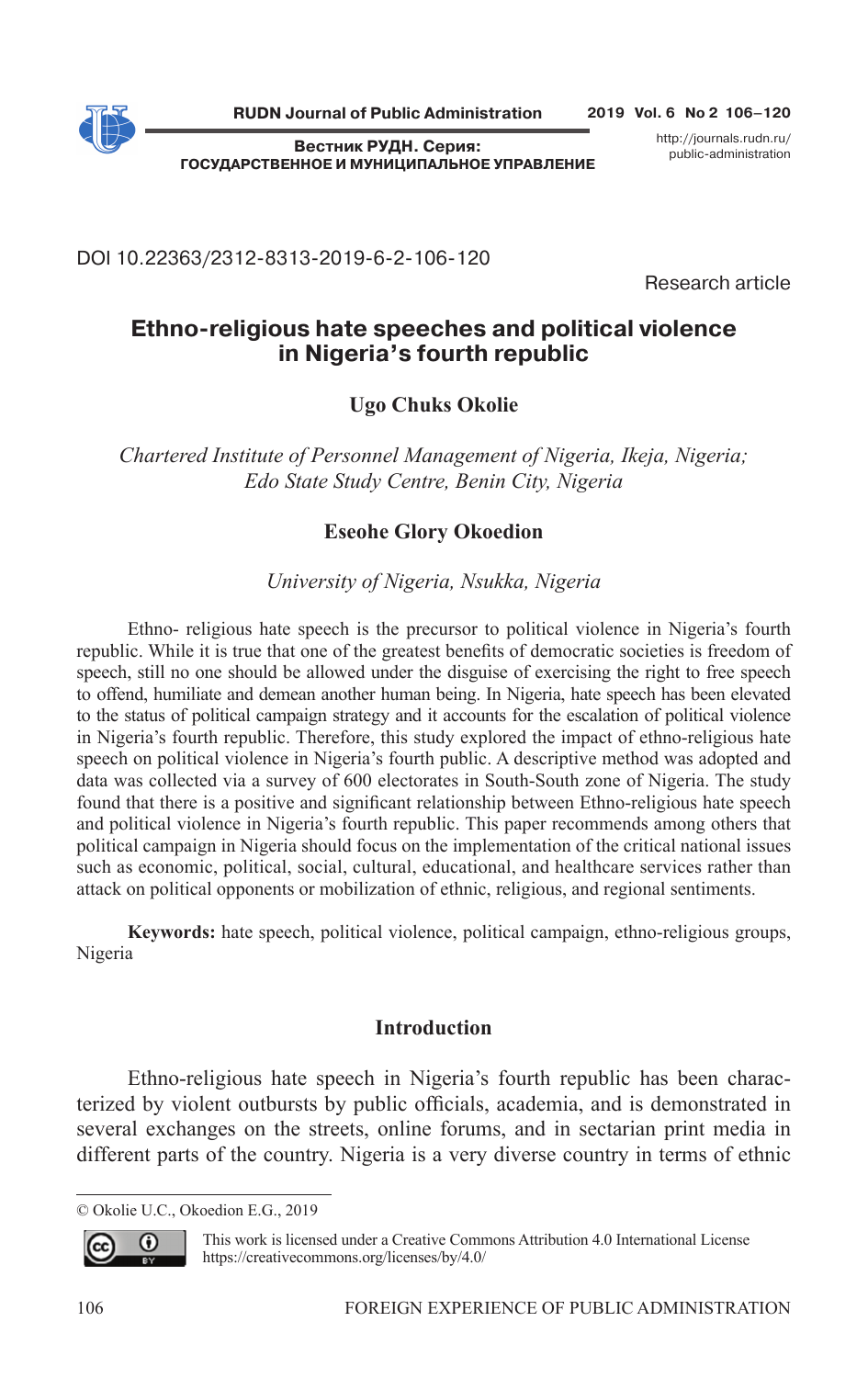orientations, cultural practices, religious beliefs, and linguistics. These differences have been a source of tension beginning from the colonial era under British rule (Joel, 2013). However, its current manifestations are rapidly dividing the country into pockets of religious and ethnic cleavages. One of the main caveats of modern democratic societies everywhere in the world is the right to free speech. This means that people are inherently entitled to expressing their opinions regarding all aspects of life. However, as the waves of hateful, demeaning, and dehumanizing messages against particular individuals, or groups of individuals on the grounds of their political affiliation, religious conviction, ethnicity, sexual orientation, disability, etc., intensity and expand in proportion to the human race, it becomes highly debatable whether hate speech should be considered simply as freedom of speech.

In Nigeria particularly, the effects of political activities which show hate speech have become more vivid in the successive democratic dispensation than the previous years. The deeds of politicians have amplified the situation negatively and keeping the citizens more divided now than ever before signals a great source of anxiety to Nigerians at home and in the Diaspora. Political leader in Nigeria use hate speech to divide and rule the people already divided along ethnic and religious lines and this incites co-existing ethnic and religious groups, thereby generating all forms of violence especially political related ones. Though, the challenges of hate speech cut across all countries. For instance, the 2016 presidential election in the United States was a fertile ground for hate speech and up till this day, long after the election was won and lost, the American society remains divided on account of the unparalleled hate speech that attended the election. Specifically in Nigeria, hate speech is thick in the air [27; 31].

Political violence has been part of human history, present in the history of all humanity for ages. It is an endemic feature of most of the developing world political systems. Particularly in developing countries, like Nigeria, where politics has become an essential feature of the people means of achieving economic wealth [28; 4]. It was Nigeria's pride that she achieved her independence with minimum disturbance, but is rather unfortunate that after independence, Nigeria has been gravitating in a spiral of political violence. The continued eruptions of political violence have implications for national peace and security, and thereby threaten the dissolution of the country Nigeria (Onwubike, 2013). Therefore, political violence negates peaceful co-existence, law and order. In addition to security concerns, political violence militates against the consolidation of democracy and social co-existence. This in turn impact on the social and economic well-being of the nation and creates imbalances in social relations [13;7].

Ethno-religious hate speech and political violence are rising and the country is daily challenged by these forces. Ethno-religious hate speeches define the people's daily lives. Yoruba, Igbo, Huasa, Kanuri, Ijaw, Efik, Ibibio and the over 250 ethnic nationalities that make up the entity called Nigeria all have hate tags for one another. In spite of this, there has been no official response or policy to ban hate speech in Nigeria, although there are laws against slander and perjury (Joel, 2013). Although extant literature agrees that political violence are caused by many fac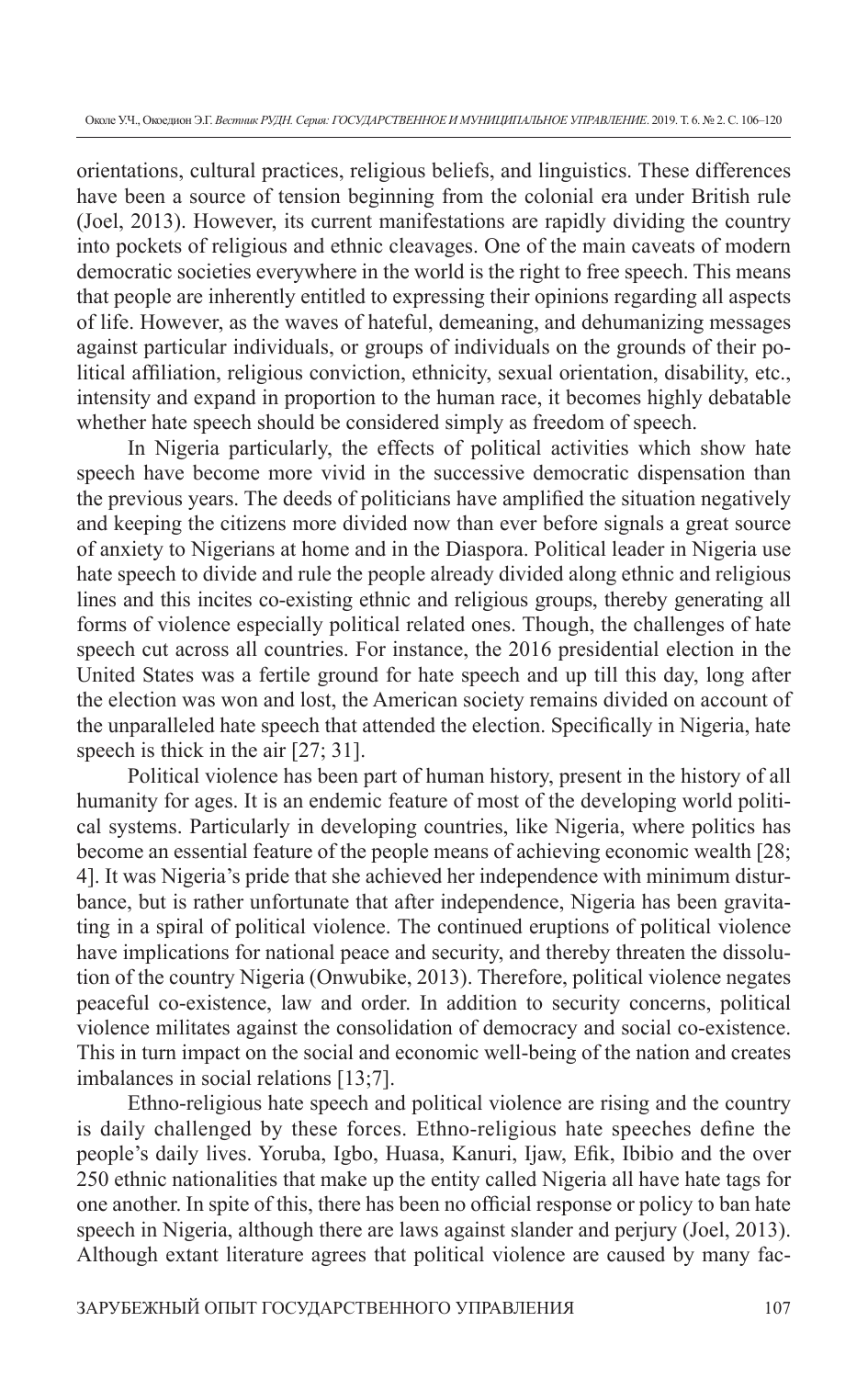tors which include lack of internal democratic structures and processes within the individual political parties-leading to imposition of candidates on party members; weak democratic institutions and culture; the prevailing political mind-set of do-or die and winner takes-all; the lack of prompt judicial response to cases of electoral offence; and the general socio economic downturn that has rather remained unaddressed over the years, they have not satisfactorily examined the impact of ethnoreligious hate speech on political violence in Nigeria's fourth republic. This study therefore, seeks to examine the relationship between ethno-religious hate speech and political violence in Nigeria's fourth republic and provide requisite recommendations and conclusion in the light of empirical and theoretical findings.

### **Statement of Problem**

Historically, Nigeria has organized five general elections and many state or local government elections between 1999 and 2015. A review of these elections revealed that Nigeria has witnessed both election and political violence. Political class continues to arm the youths, employ and deploy them to commit heinous crimes, shed blood at every critical point in our political life especially during election era; water the streets with blood of the youths themselves, innocent by-stands passersby. The politicians themselves are assassinated in broad day and in cold blood; and wantonly destroyed in the Manichean guest for political power. The society and the political system are caught in a spider web or maelstrom of violence and death. Political violence in Nigeria manifest in acrimony, assault, assignation, intimidation, harassment, maiming and killing. Consequently, these affect the existing social relationship in the society. Politicians in Nigeria usually deviate from presenting their manifestoes to the people to delivering hate speeches against their opponent-personality, political parties, ethnic backgrounds and religious. These hate speeches have been pointed out as one of the major causes of political violence in the country. The role of hate speech in political violence has been established in Arica. Most notable examples are the 2007 post electoral violence in Kenya, and the 2003, 2007 and 2011 post electoral violence in Nigeria [25; 10]. Therefore, the seed of ethno-religious hate speech/campaign has matured in Africa but the phenomenon is largely understudied and underreported. Although these independents but related studies were apt and scientific, none of them examined the effect of ethnoreligious hate speech on political violence in Nigeria from 2003–-2018. Therefore, this study seeks to fill this gap as it takes a critical look at the relationship between ethno-religious hate speech and political violence in Nigeria's fourth republic.

### **Objectives of the Study**

This study specifically identified the following objectives:

1) to examined the nature of ethno-religious hate speech and political violence in Nigeria's fourth republic;

2) to examined the relationship between ethno-religious speech and political violence in Nigeria's fourth republic.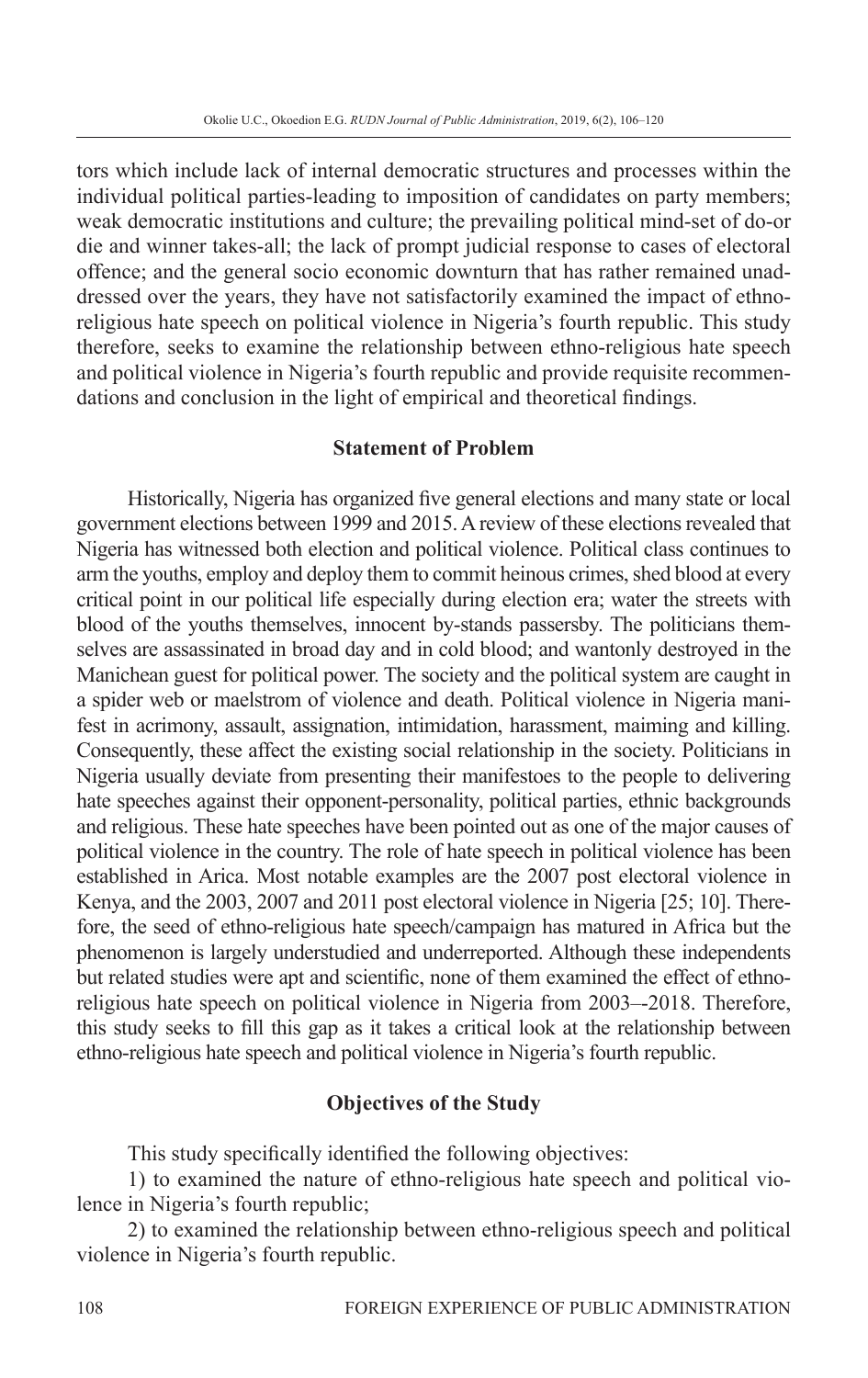#### **Research Hypothesis**

The null hypothesis was formulated for testing:

Ho: there is no significant relationship between ethno-religious hate speech and political violence in Nigeria's fourth republic.

#### **Literature Review**

*Ethno-Religious Hate Speech.* The idea of 'hate speech' in Nigeria is still new and is yet to acquire wide spread acceptance or recognition. It is usually subsumed under discourse on ethno-centrism and religious intolerance. For a nation with widespread ethnic and religious intolerance; it is very easy for hate speech to go unreported, unrestrained, and unchallenged. Ethno-religious hate speech refers to ethnic slur towards members of an out-group (Mossoro 1991). Also, Leader, Mullen and Rice [18] view ethno-religious hate speech as hostility and hatred towards members of an out-group. It is this sense of differentiated identity between ethnic groups that lie at the core of this form of hate speech in Nigeria. This hostility is expressed in name-calling of a virulent and base nature. It is common to hear Hausa's being referred to as 'Malo', a derogative term that can be loosely translated as 'mentally unstable'. Intense hostility is reflected in the interlocution of namecalling (Joel, 2013). Therefore, ethnic labels promote hostility and rejective behaviours, which becomes fodder for ethnic rivalry and violence.

Hate speech is any speech that attacks a person or group on the basis of attributes a such as gender, ethnic, origin, religion, race, disability, or sexual orientation [11]. In the view of Bagdikian [5], hate speech is a communication that employs intolerant appellations to insult and denounce others either on the basis of their race, religion, ethnicity, gender, or other forms of group membership. Hate speech is considered as any speech, gesture, conduct, writing or display, which could incite people to violence or prejudicial action. Evidently, hate speech is bound to appear whenever someone feels the urge to demean and demonize those holding opposing views, as well as when one wishes to persuade or rather manipulate other people into accepting and endorsing a particular ideology in other to achieve certain political and social goals [23].

The nature and characteristics of ethno-religious hate speech in Nigeria makes the use of legal regulations unsuitable. Moreover, due to the endemic nature of the act both in offline spaces and online forums such as Twitter, Facebook, YouTube, Instagram, etc., a regulation restricting internet access or proscribing hate speech online will be difficult to implement in a politically fractured nation as Nigeria. Indeed, phenomenon of hate speech has taken as extensive dimension in Africa due to poor regulations. In Nigeria, it has become an important aspect of electioneering campaign today that numerous election related conflict are credited to hate speech. Observably, hate speech has eaten deep into the bone marrows of Nigerians and it has continued unabated [10]. The hatred between the ethnic groups that make up Nigeria has intensified as the use of hate speech continues unregulated. This hatred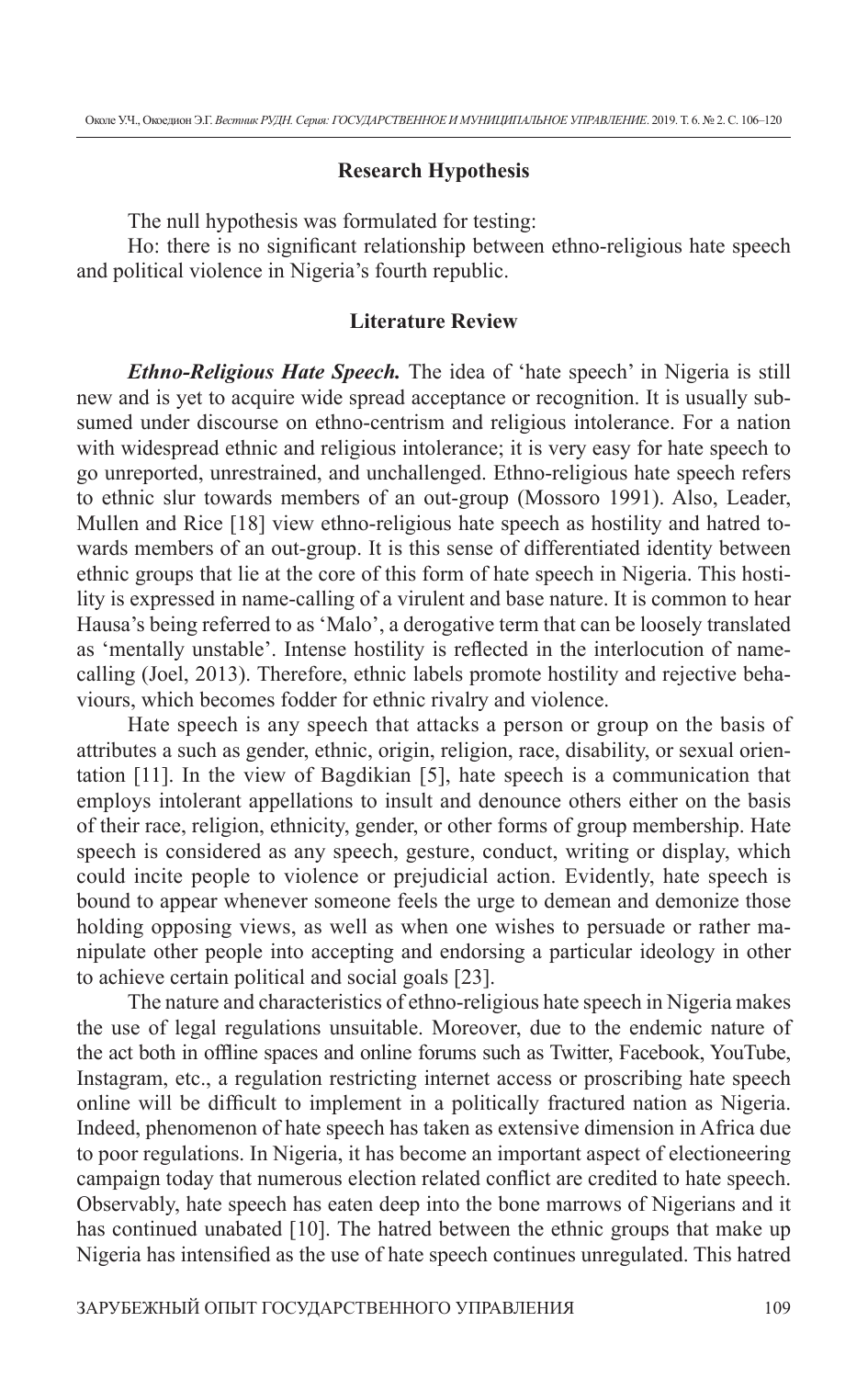manifests mostly between the dominant ethnic groups (Igbos, Yorubas & Hausas). Hence, there is an urgent need for broad-based co-operation between government agencies, media houses, and civil society to challenge ethno-religious hate speech in Nigeria.

Consequently, ethno-religious hate speech exemplified rhetorical strategies which drive some people to a level of hostility in which they openly wish physical harm on others or political leaders, contravening vital norms that enable democratic government to function [8]. Consequences of ethno-religious hate speech in Nigeria are widely obvious, from diatribes on social media to ethnic violence in the Jos, Pleateu State and other regions in Northern Nigeria. Rasaq et al. [27] posit that hate speech lead to lower personal self-esteem and a diminished sense of security. Leets [19] concludes that hate speech violates the individual's dignity, resulting in humiliation, distress and psychological or emotional pain. Similarly, Judge [16] and Nel (2018) affirm that hate speech can provoke pain, distress fear, embarrassment and isolation to individuals. While hate speech towards group of people can bring inequalities, problems and isolation, it creates the feeling of fear and discourages them from participating in the community and expressing their opinions [17]. Adding to the argument, Bell [6] holds that hate speech is worse than discriminatory speech. It use traditional epithets or symbols of derision to vilify on the basis of group membership expresses contempt for its targets and seems more likely to cause emotional distress and to provoke visceral, rather than articulate response. Therefore, ethno-religious hate speech incite hatred, terrorism, and genocide.

As regards motivation of ethno-religious hate speech, Alakali, Faga and Mbursa [2] pointed out several factors such as lack of tolerance, political clashes, discrimination, enmity, and the openness of social media as motivating hate speech online. It is clear that there are many old underlying issues that exploded in the post-election violence in Nigeria that longs been neglected by the political leaders; which confuses calm for peace, inactivity for stability. Some of these issues include long held ethnic tensions that have roots in political, economic and social dialectics; impurity for massive human rights violations; corruption; and security forces that are corrupt, oppressive and used for partisan political purposes rather than for maintaining security and combating crime.

**Political Violence.** Political violence is a determinant of armed conflict, complex interplay of ideology, quest for power by competing groups, specific in the country and international conditions. It is – an extreme or repressive measure that has threatened the rule of law, personal freedoms and human rights. The economic determinants of violence, in turn, are often related to poverty, inequality, and social exclusion  $[4]$ . According to Wolff (2006:3), violence is defines as 'the illegitimate and unauthorized use of force to effect decisions against the will or desires of the other people in the society'. In the view of Uhunmwuangho and Epelle (2011), violence denotes employment of illegal methods or physical coercion for personal or group ends. Violence is also view as the means through which thugs achieve their aims. Therefore, violence is ascribed to outlaws and thugs who unleash terror on the law-abiding citizens and cause social and political instability in the society.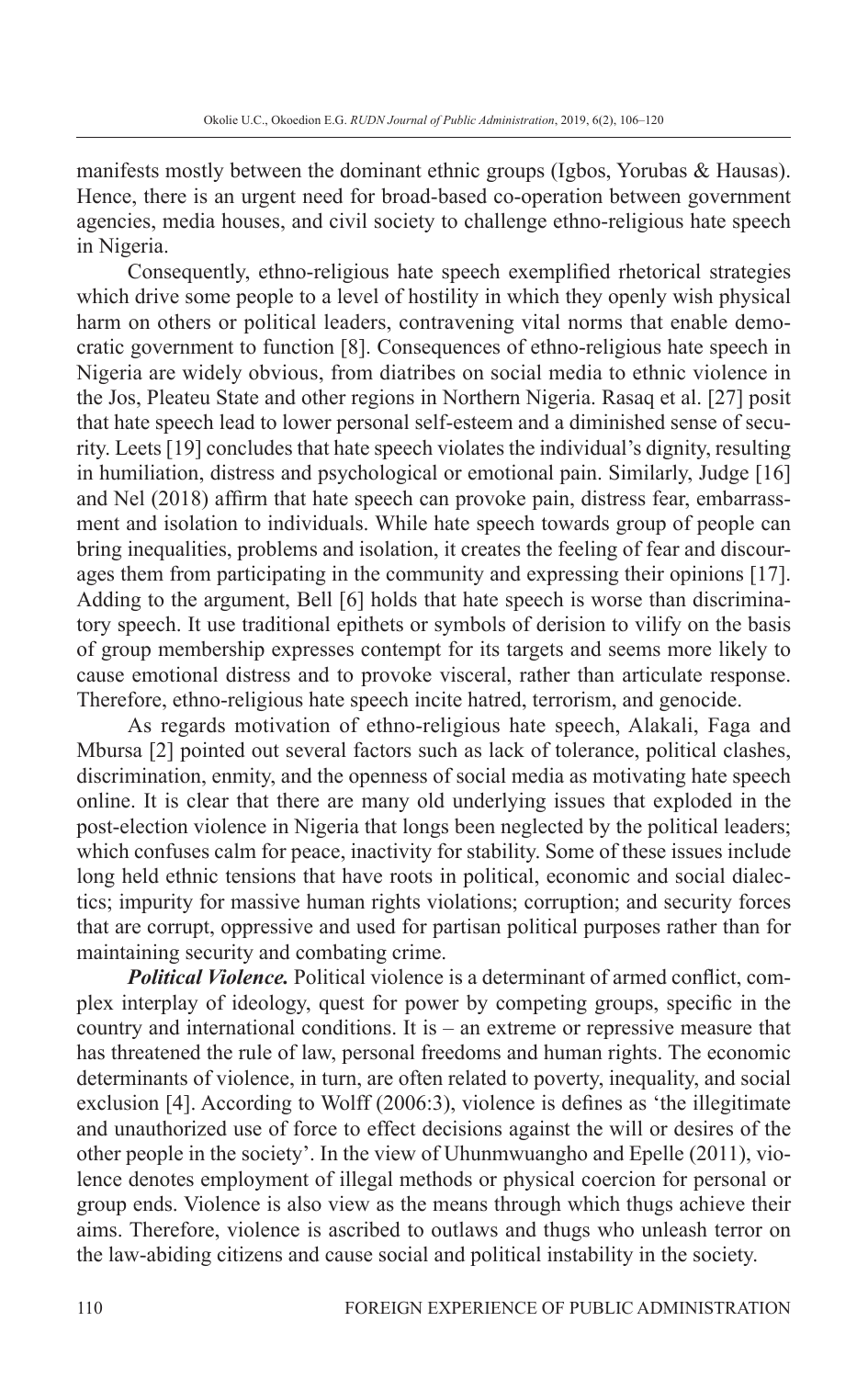According to Gurr [12], political violence refers to all collective attacks within a political community against the political regime, its actors including competing political groups as well as incumbents or its policies. Alemika (2011) posits that violence, particularly political violence, represents a disturbance movement to the political equilibrium and peaceful coexistence of the system. The Nigerian political scene is bedeviled by violence. This can be attributed to the culture of political activity during the pre-independence period and the early stage of political independence in 1996. Therefore, political violence as a means to propagate and maintain the status quo in Nigeria is historical and structural in nature. It has been with us since the early independence years and was deployed by the existing political parties then. In addition, the 2011 general election marked another ugly milestone of political violence in the political history and culture in Nigeria. Comparatively, it is rather difficult to determine which of the most violence afflicted general elections were since the return to civil rule in mid-1999. The 1999 general election was violent prone; so also was the 2013, 2007, and 2011 general election. The number of deaths recorded increases after each general election since 1999 [7]. The continually deteriorating economic conditions continue to throw up new dynamics and nuances which alter the pattern of political violence in Nigeria. For instance, bombing was non-existent in 1999, 2003 and 2007 general elections. Thus, the specificity of terrorism is new phenomenon of political violence in Nigeria.

Scholars such as Joel (2013); Ezeibe [10]; Fasakin et al. [11]; Resaq et al. (2017) have argued that the immediate causes of political violence in Nigeria in both the current as well as past political dispensation include hate speech and foul language, lack of internal democratic structures and processes within the individual political parties, youth's unemployment, prevailing political mind-set of do or die and winner takes-all, misinterpretation of religious tenets, weak democratic institutions and culture, lack of prompt judicial response to cases of electoral offences, imposition of candidates on party members, the weakness and alleged partisanship of the law enforcement agencies during election times, ethnic and religious intolerance, the general socio-economic downturn that has rather remained unaddressed over the years, bad governance, and fanaticism/bigotry. All these have posed a number of threats to the legitimacy of the national government and its ability to offer leadership appropriate to the demand of nation-building.

*Ethno-Religious Hate Speech and Political Violence in Nigeria's Fourth Republic.* Nigeria is one of the nations in the world whose political landscape has been inundated, suffused with and deeply enmeshed in spectrum of recurring complex conflicts ranging from resource, communal, to ethno-religious and political conflicts. In Nigeria, political and ethno-religious conflagrations has become highly disruptive to social life, thereby causing divisions in families and communities as well as causing antagonisms among and within social groups. Nigerians have witnessed several cases of political violence in the form of assassinations, bombblasts, intimidation, murders, and destruction of properties in time past and now on the increase. The political activities in Nigeria since the inception of the Fourth Republic in 1999 till the present-day, have witnessed tremendous degrees of power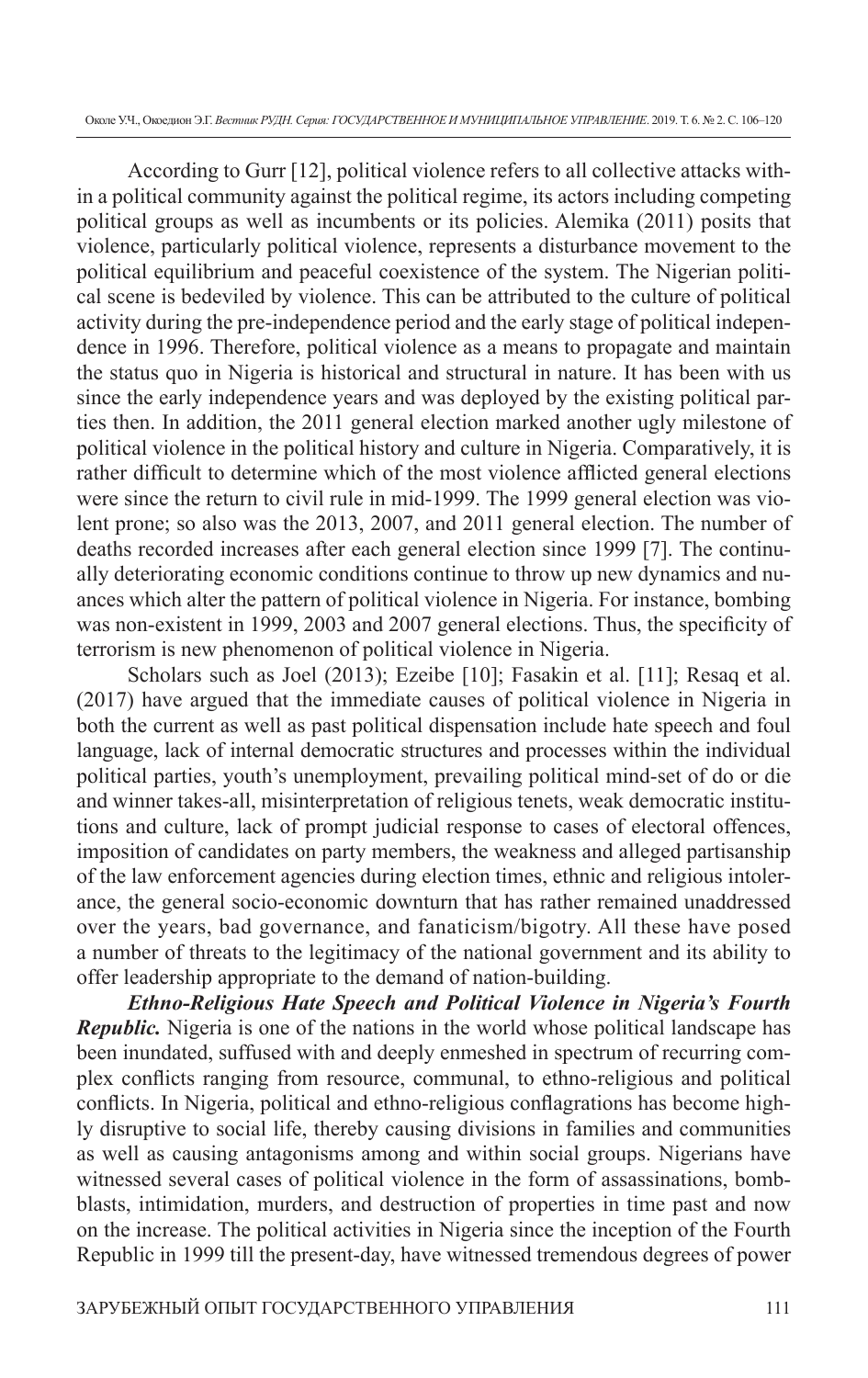struggle and political violence whereby the number of politically motivated murders is said to be equal to the number of people killed during the Nigerian Civil War in 1967 to 1970 [4;11].

Nigeria's history, its diversity and political landscape makes it susceptible to ethnic and religious intolerance, which feeds into hate speech. An interesting fact about hate speech in Nigeria is the absence of a set of aggressor and victims. In different frontiers, these roles shift depending on the part of the country an individual hail from and reside in. while the Northern manifestations of intolerance and hate speech are often accompanied by violent acts, in the south, it is more subtle. Here, hate speech are often manifested more in stereotyping and abusive denotation of mannerisms of other ethnic groups, particularly Northerners. While it can be argued that there exist stereotypes about every ethnic group, the vitriol and violence that pervades its manifestations between Northern and southern Nigeria is unequalled. Also, ethnic intolerance plays out in relationships between Northern Muslims and Muslims in Southern Nigeria. For instance, in Lagos, Akure, Ibadan, Ijebu-ode etc., Muslims are quite liberal and it is not uncommon to find coupled practicing different religious. Almost every family has members practicing either of the two religious. This has been widely criticized by the Northern Muslims who are not as liberal not as Southern. It has been reported that Southern Muslims are not real Mulims [20]. Moreover, ethno-religious intolerance and hate speech is so pervasive in Nigeria that is sometimes difficult to identify or classify, especially when it is delivered as a form of comedy routine, in book publications, and social media (Joel, 2013).

Political violence geared towards winning political competition or power through violence, subverting the ends of the electoral and democratic process is very pervasive in Nigeria. Mrabure [21] noted that politically motivated hate speech is generally an antecedent to election related provocation and violence is Nigeria. Essentially, such speeches rob others of their dignity. In spite of the Nigeria Electoral Act 2010 which spells out detailed provisions specifically barring politically inspired hateful speech, still cases of offensive images of major aspirants, in an effort to create a strong picture of a bad person flourish and have been described by Nigerians as 'one step too far' [27]. The 2015 general elections in Nigeria, like other elections, have come and gone but the different events and issues surrounding the elections cannot be ignored by analysts, observers and scholars. The campaign period of the elections saw many hate speeches being used by politicians in the country. Most of these derogatory speeches and advertorials were used by the members of the two leading political parties in the country the People Democratic Party (PDP) and All People's Congress (APC). Ethno-religious hate speech and political violence have severally drawn the country to the precipice of disaster. It has engendered huge human carnage, internal displacements and refugee crises, loss of investments, strained inter-communal or inter-ethnic relations, threatened internal security and public order. There is the high level of inter-ethnic and inter-religious vendetta in the country, to the point that it seems that Nigeria is now exhibiting the symptom of a collapsing state, whose members are perpetually at war with one another [14].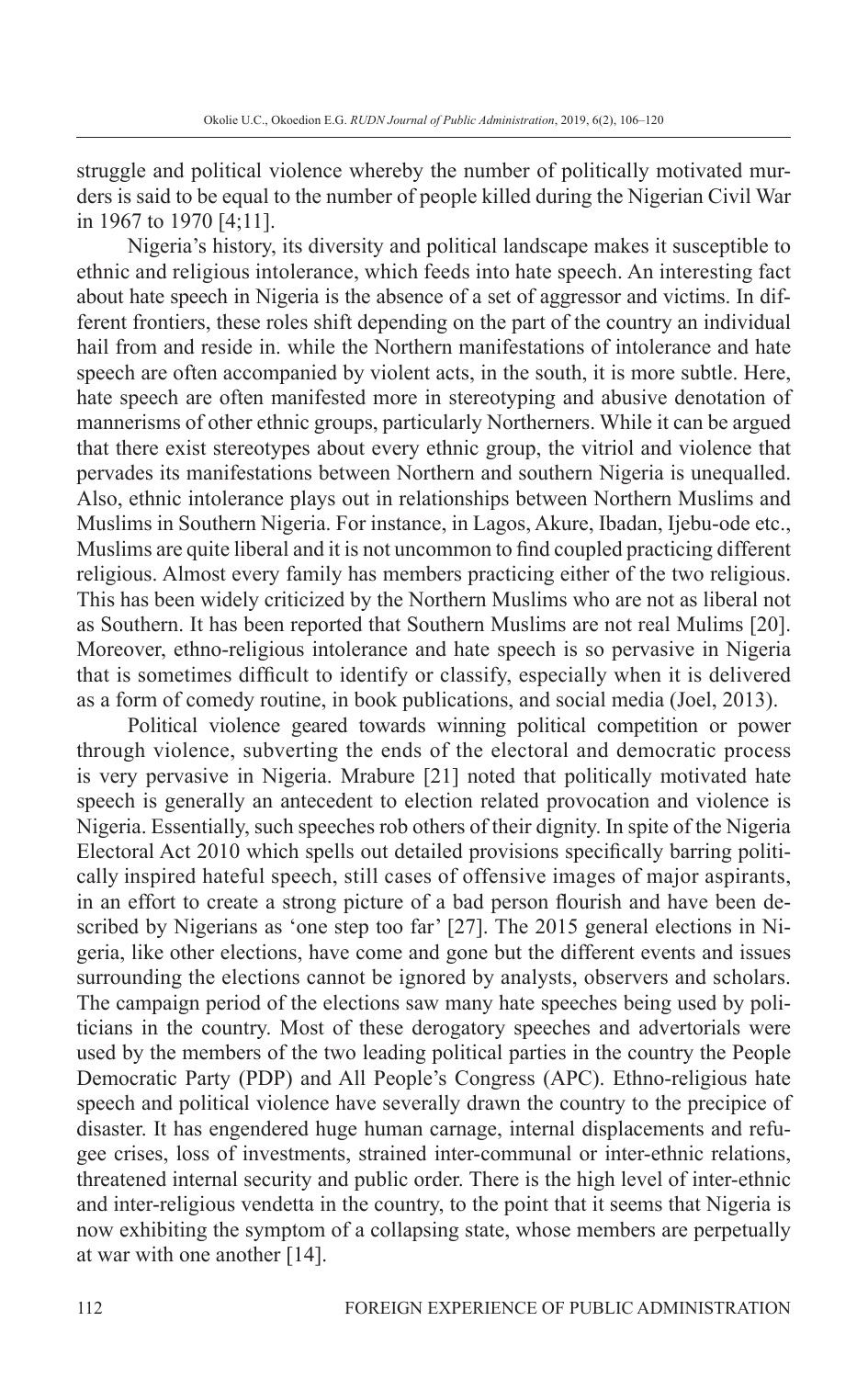Околе У.Ч., Окоедион Э.Г. *Вестник РУДН. Серия: ГОСУДАРСТВЕННОЕ И МУНИЦИПАЛЬНОЕ УПРАВЛЕНИЕ*. 2019. Т. 6. № 2. С. 106–120

There are several cases of ethno-religious hate speech in Nigeria. A classic case will be that of General Muhammadu Buhari, a former presidential candidate of Congress for Progressive Change who threatened president Goodluck Jonathan to avoid using his power of incumbency to rig the 2015 presidential election or something will happen (apparently, a repeat of 2011 post –election violence). Again, the utterance of Shema Ibrahim of Kastina State (An APC Chieftain) which referred members of the opposition political party (PDP, Labor Party and others) as cockroaches was one of the deadliest hate speeches in Nigeria. He encouraged members of his party to crush (kill) members of the opposition if they enter their territory. Observably, the multiplicities of hate speeches were credited to the former first lady, Patience Jonathan are behind the electoral violence in Rivers State. Put specifi cally, the hate speeches made it impossible for the APC to campaign in Okrika. Some of the these attacks include the bombing of the APC secretariat in Okrika on January 11<sup>th</sup>, 2015; and the disruption of APC rally in Okrika with explosions and sporabic gunfire on  $17<sup>th</sup>$  February, 2015. Ezeibe [10] observed that 100 percent of hate speeches credited to Northerners were aimed principally at restoring the position of the president of Nigeria to the North while 56.25 percent of hate speeches credited to southerners aimed at retaining the position in the south. Irrespective of the aim of hate speech, Adibe [1] correctly noted that it is a catalyst for political violence and other sectarian Killings in Nigeria. These hamper's social activities and limits bilateral and diplomatic relationship among Nigerians.

### **Theoretical Framework**

The theoretical bedrock of this study is the social Identity Theory. The social Identity theory by Tajfel and Turner [30] was developed to explain the psychological basis of inter-group discrimination. It proposes that membership of social groups forms an important part of an individual's identity. They argued that people tend to classify themselves and others into various social categories; this takes the form of ethnicity, religious, affiliation, gender, and age cohort. Turner [30] observed that different social contexts may trigger an individual to think, feel and act on the basis of his personal, family or national level of self. An individual had a number of social identities and any attempt to destroy them could result in social conflict and anti-government activities. Accordingly, members of a group create a sense of in-group feeling. For that reason, they will support their own group at the outlay of other groups.

The rationality or centrality of social identity theory as an underpinning presupposes the desire of groups or persons to compete with other groups or persons for space and the acquisition of available scarce resources (if only the so-called resources are scarce at all). Nnoli [24] agree that individual values, culture, norms and the entire psychological gamut differ. In the light of this, several interests are brought to play out. The differences in value system therefore constitutes a major force in the determination of power play, resource control and ultimately the determination of which group or persons gets what, when and how. The antithesis arising from this level of agitation breeds emerging contradictions and the plausible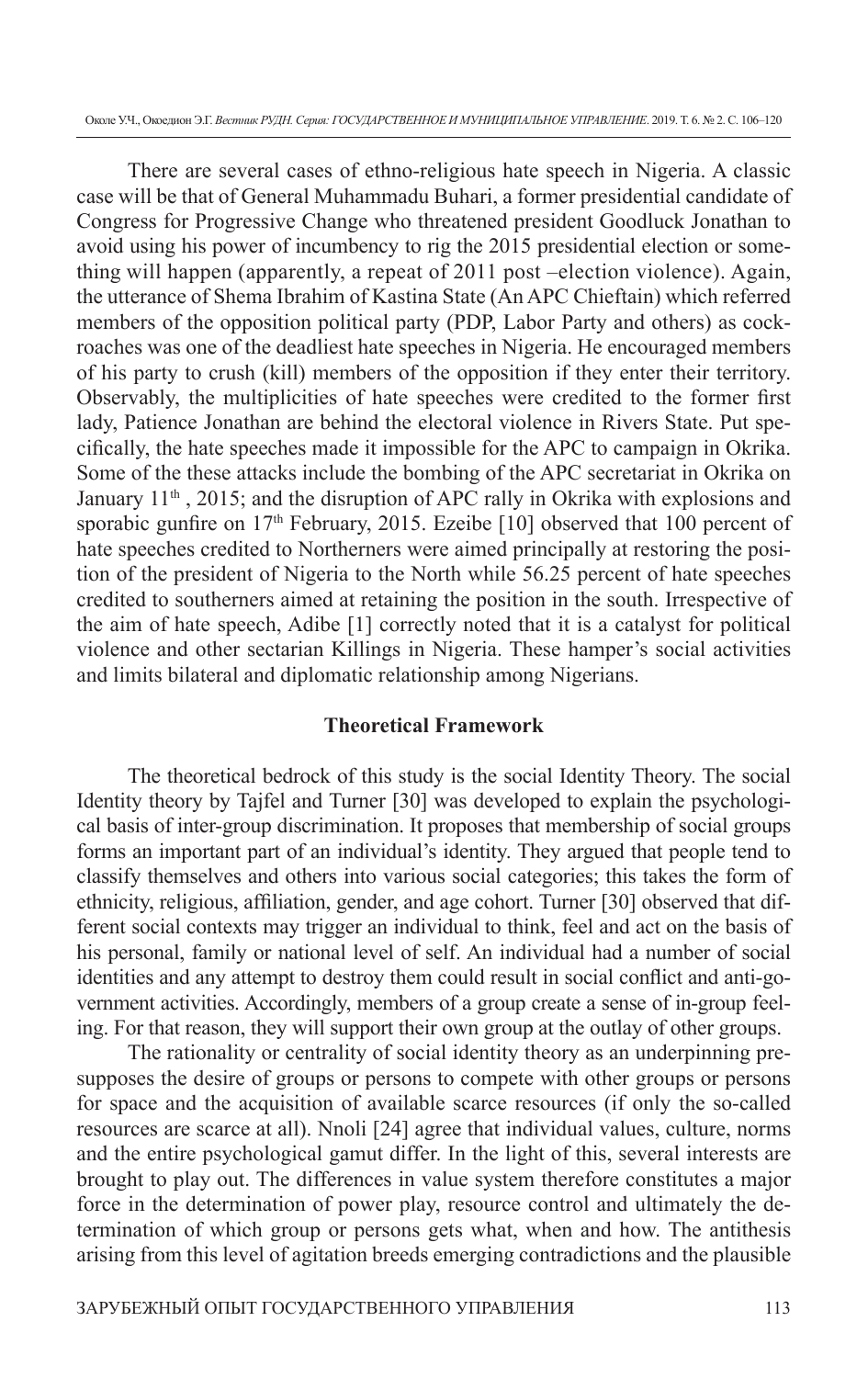ways of making it thrive is to garnish the same with ethnic coloration (Oyaode, 1994). Ethnicity therefore is used as a tool for the determination of power shifts, public official responsibility, agitations and counter agitations, blackmail, executive propaganda, terrorism, religious uprising, resource allocation, award of contracts, appointment of persons into political offices (whether one is qualified for the job or not). These, among others, are variables that have shaped the direction and locus of the Nigerian politics to date. Ethnicity is nonetheless modeled along the lines of elite competition, and hence, a veritable factor that engenders ethno-religious hate speech and political violence. This scenario is a creation of the elites, who draw upon, distort and sometimes fabricate materials from cultures of the group they wish to represent in order to protect their well-being or existence in order to gain political and economic advantage for their groups as well as for themselves [9]. Thus, Apam [3] argued that the process invariably involves competition and conflict for power, economic benefit and social status between the political elite, class and leadership group within and among different ethnic categories.

In the final analysis, the relevance of the social identity theory is based on its ability to justify how elite greed, abuse of political power, alienation, marginalization and exclusion has engendered ethno-religious hate speech and political violence in Nigeria's fourth republic.

# **Methodology**

This study examined the relationship between ethno-religious hate speech and political violence in Nigeria's fourth republic. A descriptive survey design was adopted and data was collected via a survey of 600 electorates in south-south zone of Nigeria comprises of Traditional Leaders, Christian, Muslims, Youths and members of Civil Society groups. Data collected were analyzed using Pearson product Moment correlation and Regression Analysis.

### **Reliability and Validity of the Instrument**

The questionnaire was validated by experts in political science. A pilot study to determine the level of reliability was carried out on 50 electorates in Delta and Edo state who were part of the study within a time interval of two weeks. Cronbach Alpha method was used to establish the internal consistency of the instrument as shown in the table below.

*Table 1*

| <b>Scale</b>                | <b>No. of Items</b> | Cronbach's Alpha |  |
|-----------------------------|---------------------|------------------|--|
| Ethno-religious hate speech |                     | 0.813            |  |
| Political violence          |                     | 0.798            |  |

#### **Reliability Statistics of Variable**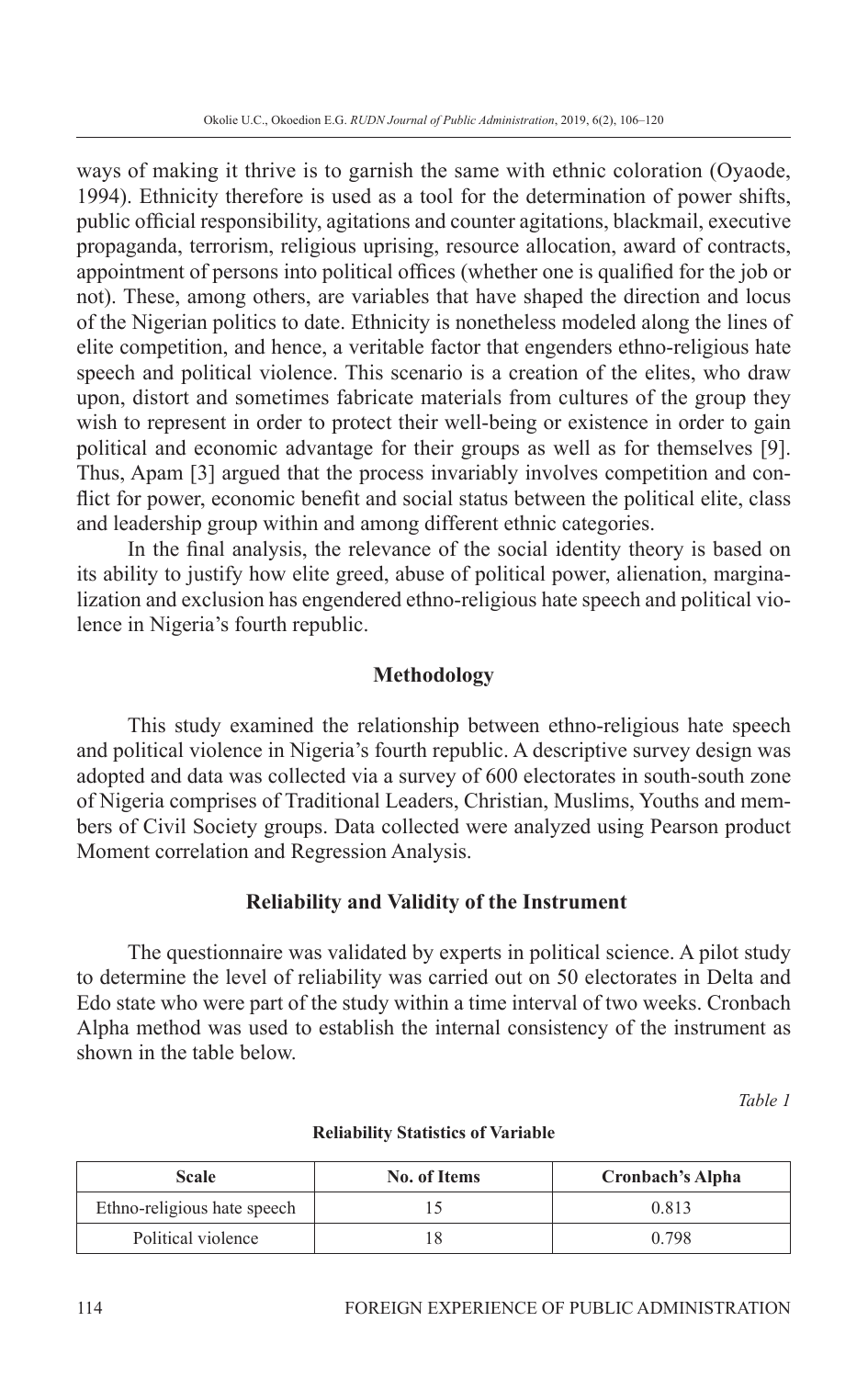The results yielded a coefficient of 0.813 and 0.798, which satisfied the general recommended level of 0.70 for the research indicators (cronbach, 1951). Hence, researchers satisfied both reliability and validity of the scale.

# **Results and Discussion**

This study examined the relationship between ethno-religious hate speech and political violence in Nigeria's fourth republic. To achieve this, six hundred (600) questionnaires were administered across the south-south geopolitical zone. Out of the 600 questionnaires distributed, 472 questionnaires representing 78.7 % were retrieved as shows in the table below.

*Table 2*

| S/N<br><b>South-South State</b> |                     | Questionnaires<br>Questionnaires |                  | Percentage % |  |
|---------------------------------|---------------------|----------------------------------|------------------|--------------|--|
|                                 |                     | <b>Distributed</b>               | <b>Retrieved</b> |              |  |
|                                 | Akwa Ibom           | 100                              | 63               | 10.5         |  |
| 2                               | Bayelsa             | 100                              | 86               | 14.3         |  |
| 3                               | <b>Cross Rivers</b> | 100                              | 79               | 13.2         |  |
| $\overline{4}$                  | Delta               | 100                              | 88               | 14.7         |  |
| 5                               | Rivers              | 100                              | 77               | 12.8         |  |
| 6                               | Edo                 | 100                              | 79               | 13.2         |  |
|                                 | Total               | 600                              | 472              | 78.7         |  |

### **Distribution of Questionnaire and Response Rate**

*Source: Researchers' fieldwork (2018).* 

*Table 3*

### **Electorates Responses on Whether Ethno-Religious Hate Speech is the Precursor of Political Violence in Nigeria's Fourth Republic**

| Category                    | Percentage $(\frac{9}{6})$ |  |
|-----------------------------|----------------------------|--|
| Strongly agreed             | 63.7                       |  |
| Agreed                      | 32.4                       |  |
| Neither agreed or Disagreed | 3 Y                        |  |

*Source:* field survey (2018).

Table 3 shows that ethno-religious hate speech is the precursor to political violence in Nigeria's fourth republic. Out of the total respondents, it was observed that 63.7 % strongly agreed and 32.4 % agreed while only 3.9 % of the respondents neither agreed nor disagreed.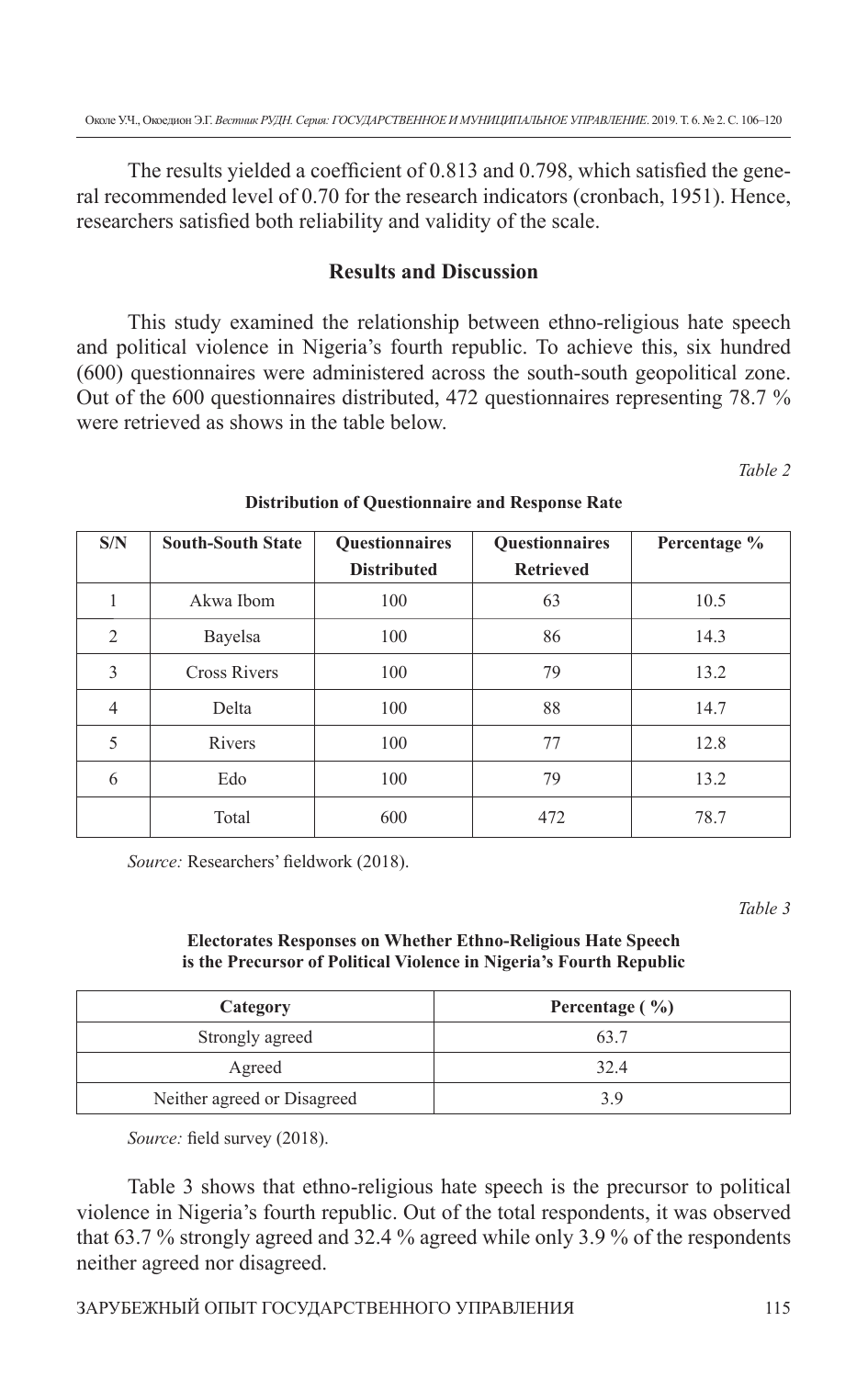*Table 4*

| <b>Variables</b>               |                     | <b>Ethno-Religious</b><br>Hate speech | <b>Political violence</b> |
|--------------------------------|---------------------|---------------------------------------|---------------------------|
| Ethno-Religious<br>Hate speech | Pearson Correlation |                                       | $0.877**$                 |
| Political Violence             | $Sig.(2-tailed)$    |                                       | .000                      |
|                                | N                   | 472                                   | 472                       |
| Political Violence             | Pearson Correlation | $0.877**$                             |                           |
| Ethno-Religious<br>Hate Speech | Sig. (2-tailed)     | .000                                  |                           |
|                                | N                   | 472                                   | 472                       |

#### **Correlation Matrix**

\*\*Correlation is significant at 0.01 levels (2-tailted).

*Source:* Field Survey (2018).

Table 4 shows the correlation between ethno-religious hate speech and political violence in Nigeria's fourth republic. There exists a significant positive high correlation between ethno-religious hate speech and political violence  $(r = .877)$ ,  $n = 472$ ,  $p < 0.01$ ). This implies that ethno-religious hate speech has a strong and positive relationship with political violence in Nigeria's fourth republic. This is widely supported by the previous findings of Joel  $(2013)$ ; Bello [7]; Fasakin et al. [11]; Rasaq et al. [27].

### **Simple Regression Analysis**

The simple linear regression shows  $(R^2)$  value of 0.713 which reveals that ethno-religious hate speech independently accounts for 71.3 % of the variability in political violence in Nigeria's fourth republic. The F. statistics of 138.528 reveals that the model is statistically significant at 0.05 significant level. Therefore, the null hypothesis is rejected. It can thus be concluded that there is a significant effect of ethno-religious hate speech on political violence in Nigeria's fourth republic.

*Table 5*

| Model Summary <sup>b</sup> |  |
|----------------------------|--|
|                            |  |

| Model |      | R square | <b>Adjusted R Square</b> | <b>Std. Error of the Estimate</b> |
|-------|------|----------|--------------------------|-----------------------------------|
|       | 525a | 713      | .539                     | 19.726                            |

a. Dependent variable: political violence.

b. Predictors: (constant), ethno-religious hate speech. *Source:* Authors' computation (2018).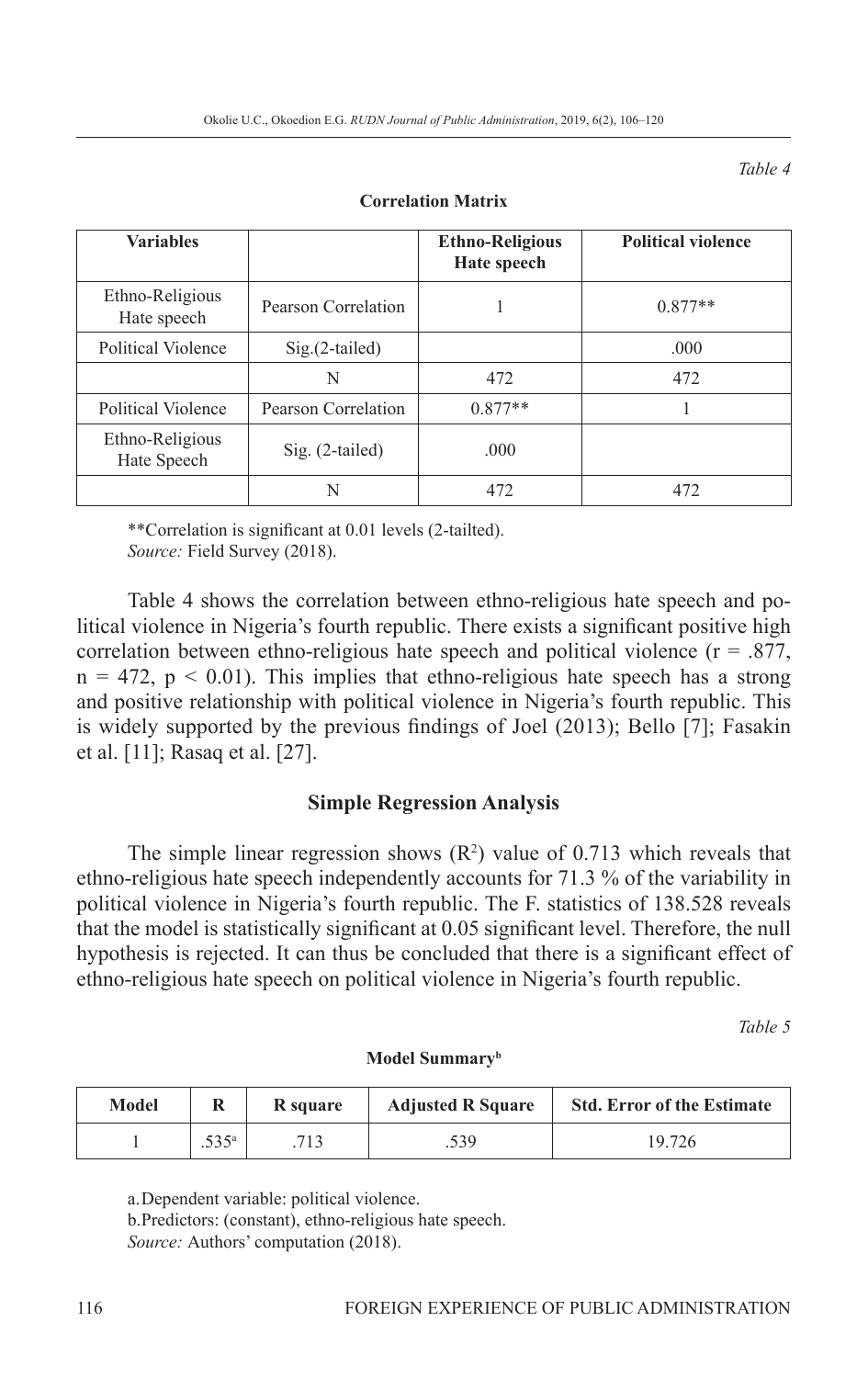*Table 6*

| Model      | <b>Sum of Square</b> | DF  | <b>Mean Square</b> |         | Sig.              |
|------------|----------------------|-----|--------------------|---------|-------------------|
| Regression | $231 - 257$          |     |                    | 138.528 | .000 <sup>b</sup> |
| Residual   | 683-312              | 524 | 231.257<br>1.736   |         |                   |
| Total      | 914–569              | 525 |                    |         |                   |

**ANOVAA**

a. Dependent variable: political violence.

b. Predictors: (constant), Ethno-religious hate speech. *Source:* Another's computation.

### **Policy Recommendations**

Based on the empirical and theoretical findings of this study, the following recommendations were made:

1. The culture of impurity that encourages political violence should be shunned by scrupulous enforcement of laws prohibiting political violence and illegal arms trade, possession and use.

2. INEC should rise up to their constitutional responsibility of monitoring activities of political parties so as to enthrone internal democracy in the political parties with strict adherence to their respective constitutions.

3. The civil society organizations should intensify their efforts in the area of civil education so that the citizens can understand the essence of politics, the values of democratic governance and practices, and to eschew ethnic and religious sentiments in political participation.

4. The media organizations and journalists who are morally inclined to ethical journalism should mobilize and conscientize the public through citizenship education to discouraged and confront hate speech and foul Lange online as part of their civic responsibility.

5. Political parties and their agents should shun all forms of electoral and political violence and should embrace peace, order, and discipline as a means of improving democratic institution and deepening democracy.

6. The newspaper organizations should refrain from publishing abusive comments that denigrate individuals or groups on account of race, ethnicity, disability, religion or gender.

7. The politician should conduct their campaign on the basis of political issues such as economic, political, socio-cultural, educational, and healthcare services rather than attack on political opponents or mobilization of ethnic, religious, and regional sentiments. Also there is need to stop overzealous ambition, lost for power, selfishness, voluptuousness, pride, anger, and revenge in Nigeria politics.

8. The winner takes it all syndrome that is the zero sum game is not ideal in our democratic project because it is willful, violent breeding, parochial, discriminatory, elite based, and unethical.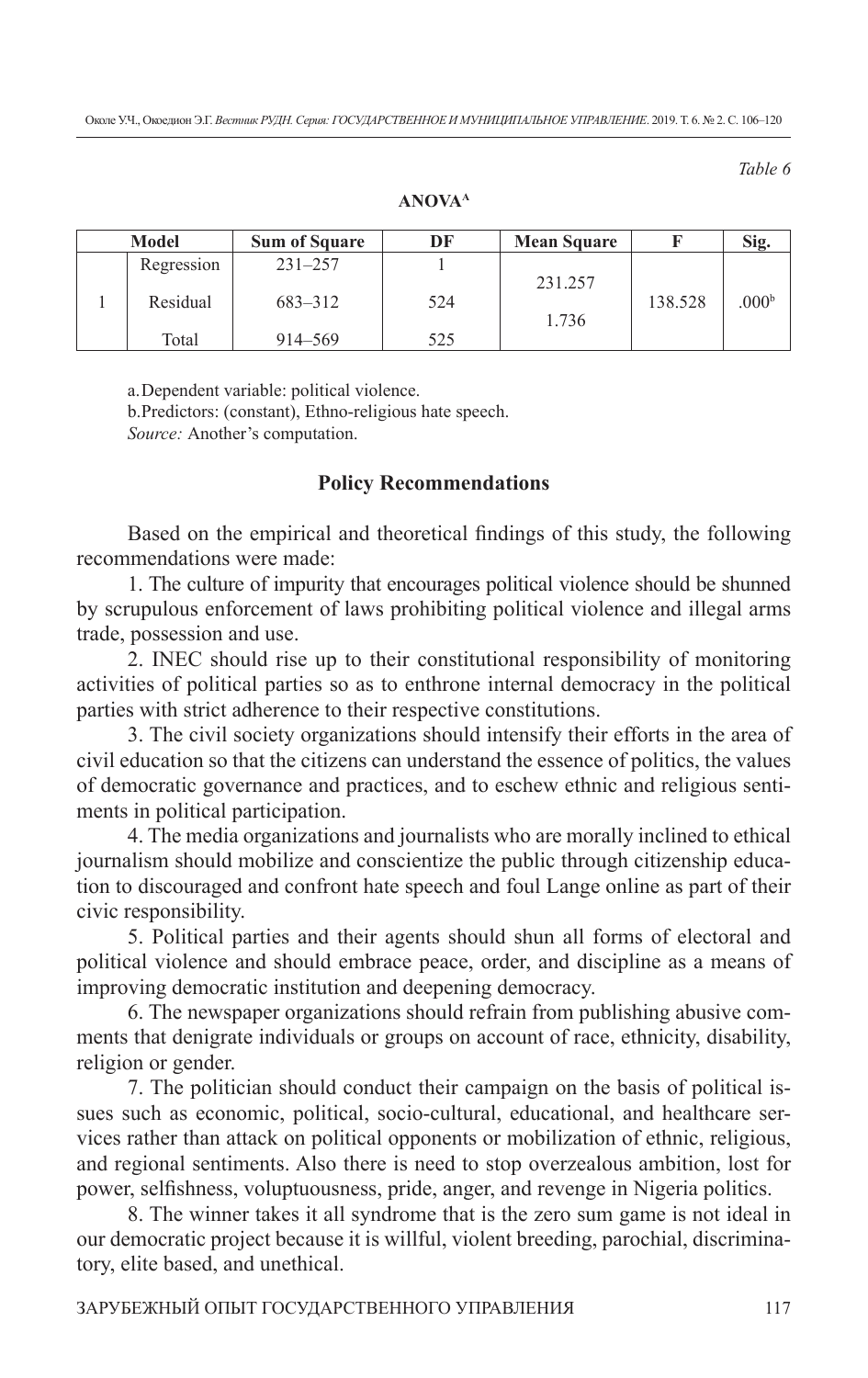9. The Nigeria government should be more proactive in ensuring that the antcorruption agencies are more effective and efficient and not mere appendage of the presidency for witch-hunting perceived political opponents.

10. The National Orientation Agency should be made more active in political times, civic and voters' education more important. This as a matter of fact will change Nigerians pessimistic attitude towards politics and governance.

### **Conclusion**

In summary, it is clear from the above exposition that ethno-religious hate speech is the precursor to political violence. Nigeria's history, its diversity and political lands cape makes it susceptible to ethnic and religious intolerance, which feeds into hate speech. Hate speech directed at gaining political power lead to political violence in Nigeria's fourth republic. The political violence manifest in assault, assassination, acrimony, intimidation, harassment, maiming and killing and consequently these affect the existing social relationship in the society. Therefore, it is the position of this study that creative strategies to confront ethno-religious hate speech will require the cooperation of government, medial and civil society organizations. Also, the National Orientation Agency, which is the foremost agency of government for enlightenment, orientation, political education and mobilization should challenge and re-orient the citizenry on the dangers of ethno-religious hate speech for the survival of the Nigerian nation. This study further conclude that the civil society organizations should be more vigilant and proactive in challenging the obnoxious policies of government to avoid undermining the human right and civil liberties on which democracy stands.

### **REFERENCES**

- [1] *Adibe J.* Fayose's advert: offensive or hate speech? A Paper Presented at a Round Table on Hate Speech Organize by the Kukah Centre, Abuja. 2015.
- [2] *Alakali T.T., Faga H.P., Mbursa J.* Audience perception of hate speech in Nigeria: implications for morality and Law // International Scientific Journal. 2017. No. 1. Pp. 161–178.
- [3] *Apam J.* The role of governance in the management of ethno-religious conflicts in Nigeria // Nigerian Journal of Political and Administrative Studies. 2011. No. 2(2). Pp. 1–16.
- [4] *Aver T.T., Nnorom K.C., Targba A.* Political violence and its effects on social development in Nigeria // International Journal of Humanities and Social Science. 2013. No. 3(17). Pp. 261–266.
- [5] *Bagdikian B.H.* The media monopoly. Boston: Beacon press, 1997.
- [6] Bell J. Restraining the heart less, racist speech and minority rights // Indiana Law Journal. 2009. Vol. 84(3). Pp. 979–983.
- [7] *Bello A.H.* Causes and dynamic of political violence in Nigeria: Islamic views on the solutions // International Journal of Humanities and Social Science Invention. 2013. No. 2(3). Pp. 28–34.
- [8] *Chaiken S., Eagly A.H.* Communication modality as a determinant of message persuasiveness and message comprehensibility // Journal of Personality and Social Psychology. 1978. Vol. 34. No. 4. Pp. 605–614.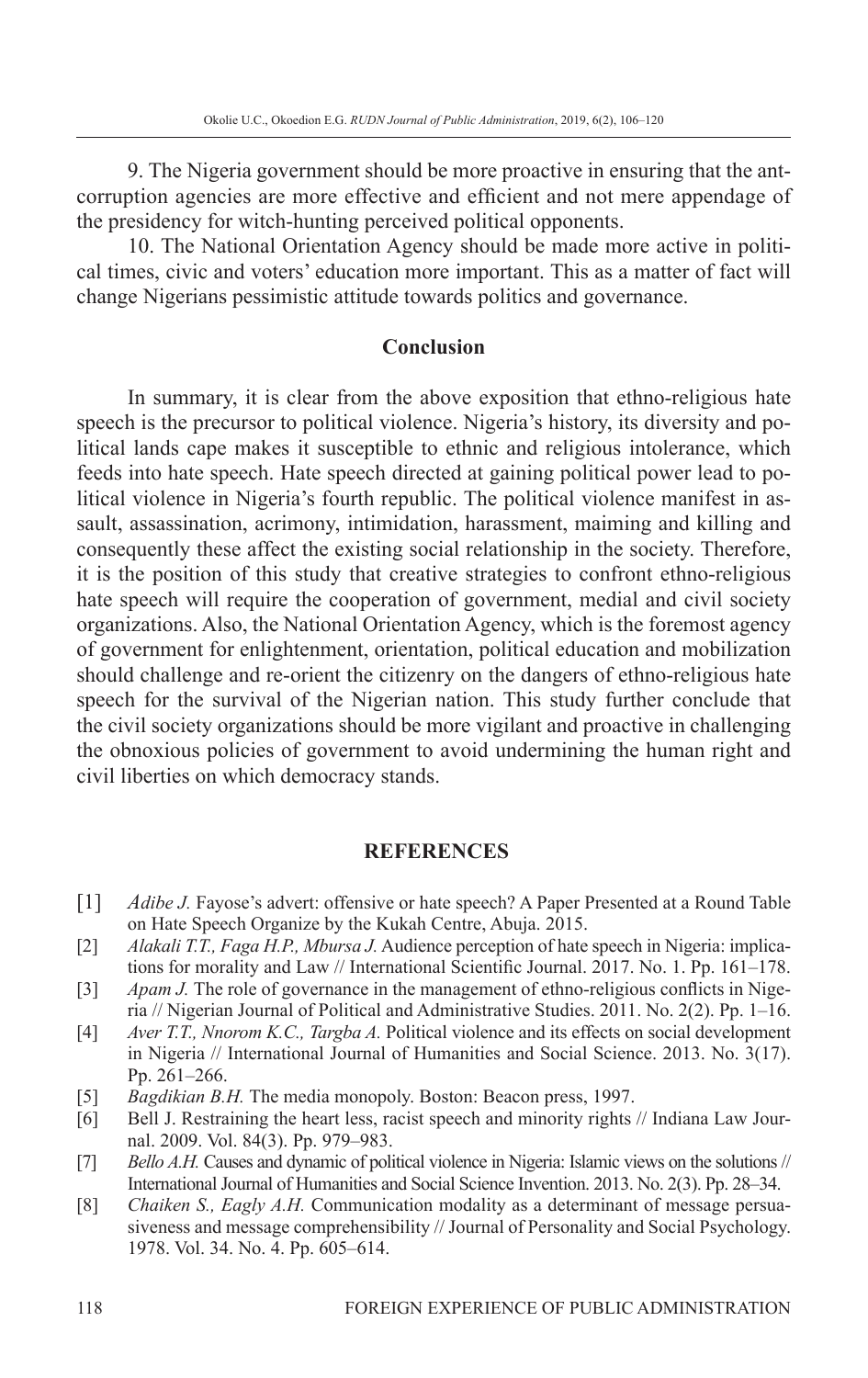Околе У.Ч., Окоедион Э.Г. *Вестник РУДН. Серия: ГОСУДАРСТВЕННОЕ И МУНИЦИПАЛЬНОЕ УПРАВЛЕНИЕ*. 2019. Т. 6. № 2. С. 106–120

- [9] *Erunke C.E.* Ethnic question and consolidation of Nigeria democratic project: A prognosis. Being a paper presented at a International conference on Democracy and Development in Africa, Organized by the Department of political Science, Nasarawa State University, Keffi. 2011.
- [10] *Ezeibe C.C.* Hate speech and electoral violence in Nigeria. A Paper Submitted to the Department of Political Science, University of Nigeria, Nsukka. 2015.
- [11] *Fasakin A., Oyero O., Ouesomi K., Okone N.* Hate speech and the 2015 general elections in Nigeria // International E-Journal of Advances in Social Sciences. 2017. No. 3(9). Pp. 948–953.
- [12] *Gurr T.* Why men rebel. Princeton: Princeton University press, 1970.
- [13] *Howell R. Political Snuggery in vogue. Chicago: L and T press Ltd, 2004.*
- [14] *Imobighe T.A.* Ethnicity and ethnic conflicts in Nigeria: An overview. Ibadan: Spectrum Books Ltd, 2003.
- [15] *Joelm J.* Ethno-populism and ethno-religious hate speech in Nigeria. 2013. URL: https://www.researchate.net/publication/236268158 (accessed: 17.03.2019).
- [16] *Judge M., Nel J.A.* Psychology and hate speech: A critical and restorative encounter // South African Journal of Psychology. 2013. Vol. 48. No. 1. Pp. 15–20.
- [17] *Keane D.* Addressing the aggravated meeting points of race and religion // Maryland Law Journal of Race, Religion, Gender & Class. 2006. Vol. 6. Pp. 371–388.
- [18] *Leader T., Mullen B., Rice D.* Complexity and violence in ethno-populisms and exclusion of ethnic out-groups: what puts the hate into hate speech // Journal of Personality and Social Psychology. 1996. Vol. 96. No. 1. Pp. 170–182.
- [19] *Leets L.* Experiencing hate speech: perceptions and responses to anti-Semitism and antigay speech // Journal of Social Issues. 2002. Vol. 58. No. 2. Pp. 341–361.
- [20] *Maginnis R.* Muslim hate in Nigeria: Nigeria Follows violent path of war-stricken Somalia. 2012. URL: http://www.truthandgrace.com/musliminigeria.htm (accessed: 17.03.2019).
- [21] *Massaro T.* Equality and freedom of expression: the hate speech dilemma // William & Mary Law Review. 1991. No. 2(11). Pp. 1–32.
- [22] *Mrabure K.O.* Counteracting hate speech and the right to freedom of expression in selected jurisdictions // Nnamdi Azikiwe University Journal of International Law and Jurisprudence. 2016. Vol. 7. Pp. 160–169.
- [23] *Neshkovska S., Trajkova Z.* The essentials of hate speech // International Journal of Education. 2017. Vol. 14. No. 1. Pp. 71–80.
- [24] *Nnoli O.* Ethnic Politics in Nigeria. Eungu: Fourth Dimension publishers, 1978.
- [25] *Orji N., Uzodi N.* Post- election violence in Nigeria: Experiences with the 2011 election. Abuja: policy and Legal Advocacy Centre. 2012.
- [26] *Oyode E.* The military and the national question. Kaduna: Arewa House, 1994.
- [27] *Rasaq A., Udende P., Ibrahim A., Oba L.* Media, politics, and hate speech: A critical discourse analysis // E-Academia Journal. 2017. No. 6(1). Pp. 240–252.
- [28] *Tamuno T.N.* The evolution of the Nigerian states. London: Longman publishers, 1972.
- [29] *Tayfel H., Turner J.C.* Social identity and intergroup relations. Cambridge: Cambridge University press, 1985.
- [30] *Turner J.C.* Towards a cognitive redefinition of the social group. Cambridge University Press, 1982.
- [31] *Ugbechie K.* Hate speech is not free speech in Nigeria today. 2017. URL: http://www.nigeroatpday.ng/2017/02/hate speech is not free speech (accessed: 17.03.2019).
- [32] Ugunmwuangho S.O., Epelle A. Challenges and solutions to ethno-religious conflicts in Nigeria: case study of the Jos crises // Journal of Sustainable Development in Africa. 2011. Vol. 13. No. 5. Pp. 109–124.
- [33] *Wikff S.* Ethnic conflicts: A global perspective. Oxford: Oxford University press, 2006.